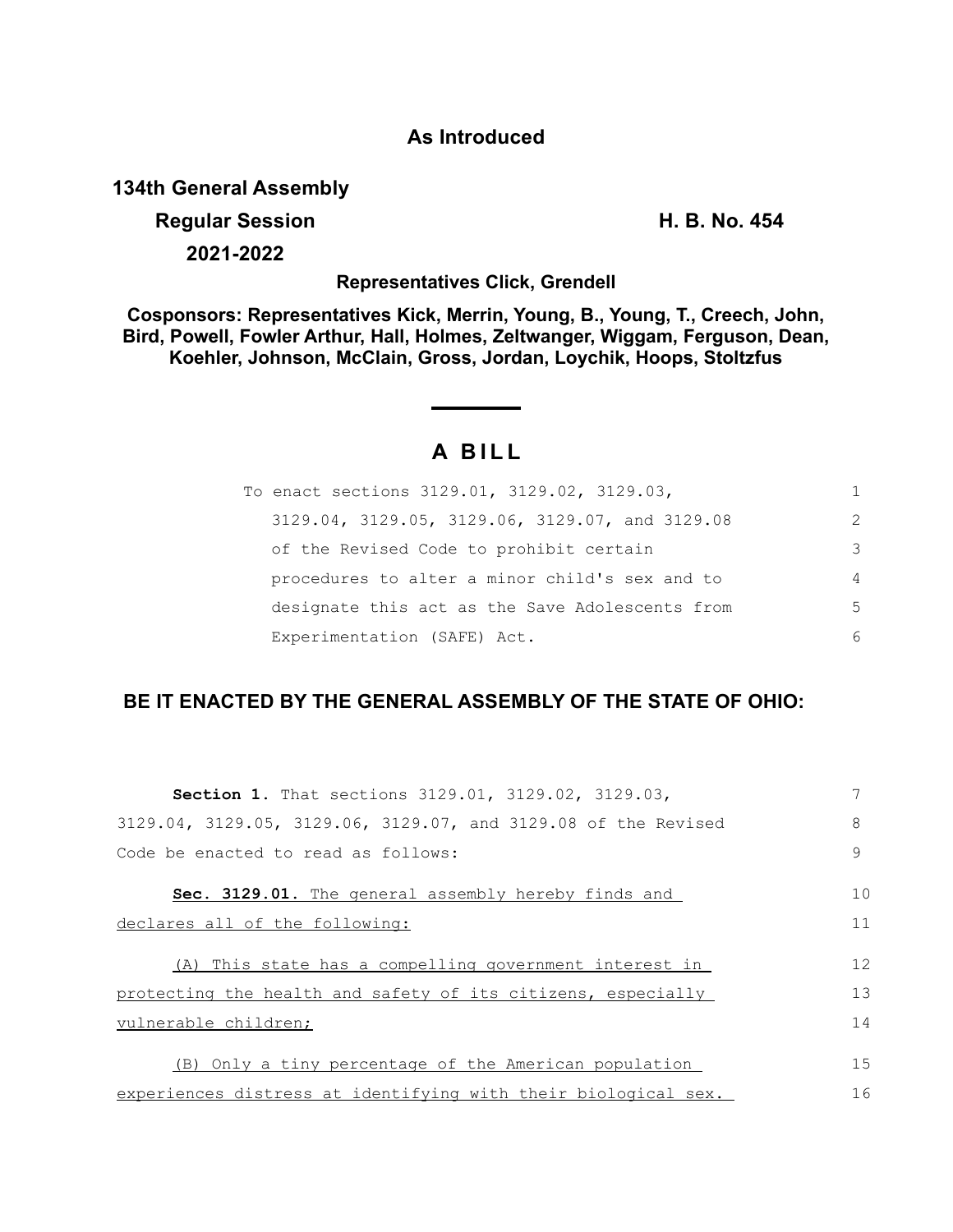| According to the American psychiatric association, prevalence    | 17 |
|------------------------------------------------------------------|----|
| ranges from 0.005 to 0.014 per cent for natal adult males and    | 18 |
| from 0.002 to 0.003 per cent for natal females;                  | 19 |
| (C) Studies consistently demonstrate that the vast               | 20 |
| majority of children who are gender non-conforming or experience | 21 |
| distress at identifying with their biological sex come to        | 22 |
| identify with their biological sex in adolescence or adulthood,  | 23 |
| thereby rendering most medical health care interventions         | 24 |
| unnecessary;                                                     | 25 |
| (D) Scientific studies show that individuals struggling          | 26 |
| with distress at identifying with their biological sex often     | 27 |
| have already experienced psychopathology, which indicates these  | 28 |
| individuals should be encouraged to seek mental health care      | 29 |
| services before undertaking any hormonal or surgical             | 30 |
| intervention;                                                    | 31 |
| (E) Suicide rates, psychiatric morbidities, and mortality        | 32 |
| rates remain markedly elevated above the background population   | 33 |
| after inpatient gender reassignment procedures have been         | 34 |
| performed;                                                       | 35 |
| (F) Some health care providers are prescribing puberty-          | 36 |
| blocking drugs in order to delay the onset or progression of     | 37 |
| normally-timed puberty in children who experience distress at    | 38 |
| <u>identifying with their biological sex. This is being done</u> | 39 |
| despite the lack of any long-term longitudinal studies           | 40 |
| evaluating the risks and benefits of using these drugs for the   | 41 |
| treatment of such distress or gender transition;                 | 42 |
| (G) Health care providers are also prescribing cross-sex         | 43 |
| hormones for children who experience distress at identifying     | 44 |
| with their biological sex, despite the fact that no randomized   | 45 |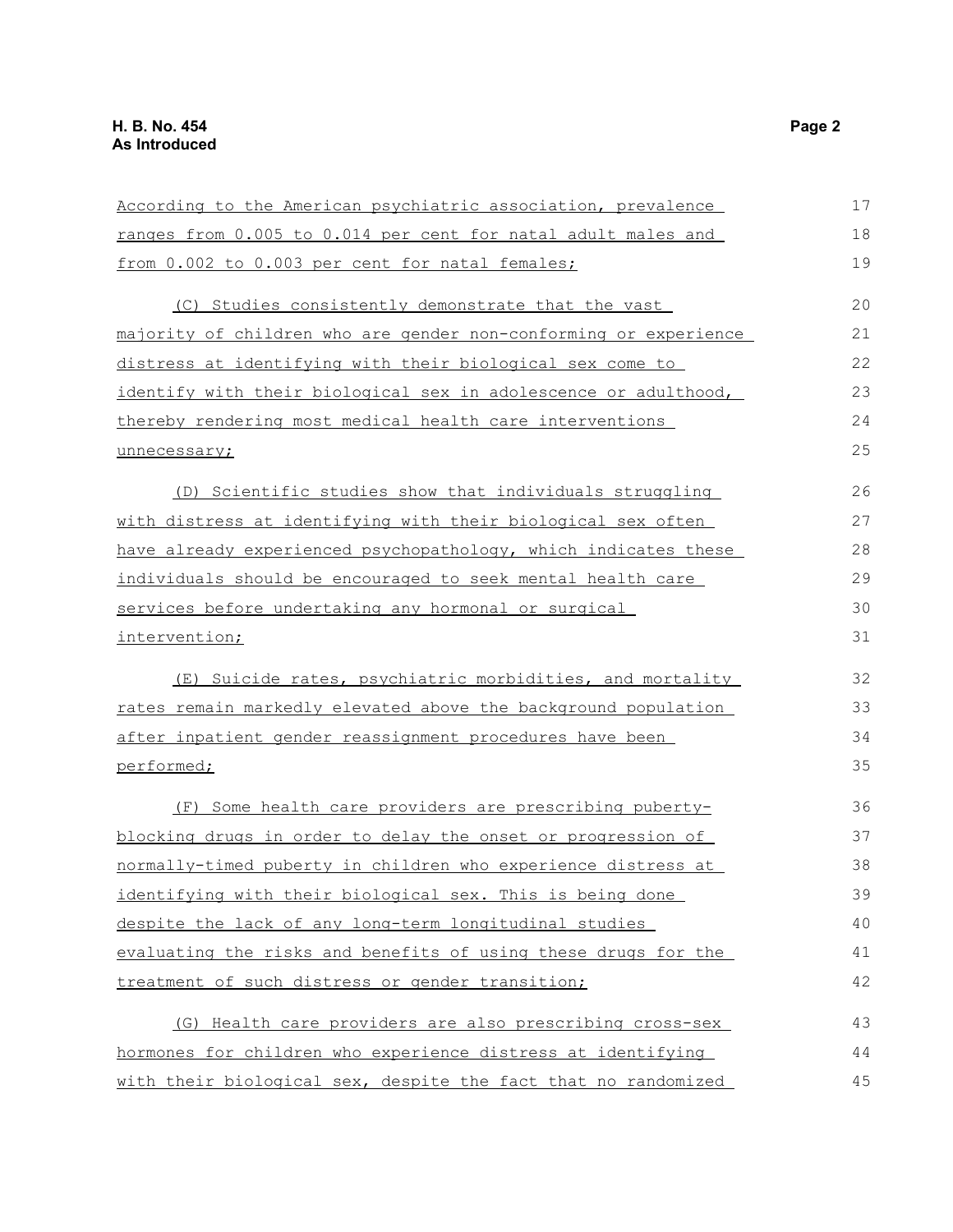| clinical trials have been conducted on the efficacy or safety of | 46 |
|------------------------------------------------------------------|----|
| the use of cross-sex hormones in adults or children for the      | 47 |
| purpose of treating such distress or gender transition;          | 48 |
| (H) The use of cross-sex hormones comes with the following       | 49 |
| serious known risks:                                             | 50 |
| (1) For biological females, erythrocytosis, severe liver         | 51 |
| dysfunction, coronary artery disease, cerebrovascular disease,   | 52 |
| hypertension, increased risk of breast and uterine cancers, and  | 53 |
| <u>irreversible infertility.</u>                                 | 54 |
| (2) For biological males, thromboembolic disease,                | 55 |
| cholelithiasis, coronary artery disease, macroprolactinoma,      | 56 |
| cerebrovascular disease, hypertriglyceridemia, breast cancer,    | 57 |
| and irreversible infertility.                                    | 58 |
| (I) Genital and non-genital reassignment surgeries are           | 59 |
| generally not recommended for children, although evidence        | 60 |
| indicates referrals for children to have such surgeries are      | 61 |
| becoming more frequent;                                          | 62 |
| (J) Genital gender reassignment surgery includes several         | 63 |
| irreversible invasive procedures for males and females and       | 64 |
| involves the following alterations of biologically normal and    | 65 |
| functional body parts:                                           | 66 |
| (1) For biological males, surgery may involve genital            | 67 |
| reconstruction including penectomy, orchiectomy, vaginoplasty,   | 68 |
| clitoroplasty, and vulvoplasty.                                  | 69 |
| (2) For biological females, surgery may involve a                | 70 |
| hysterectomy or oophorectomy, reconstruction of the urethra,     | 71 |
| genital reconstruction including metoidioplasty or phalloplasty, | 72 |
| vaginectomy, scrotoplasty, and implantation of erection or       | 73 |
| testicular prostheses.                                           | 74 |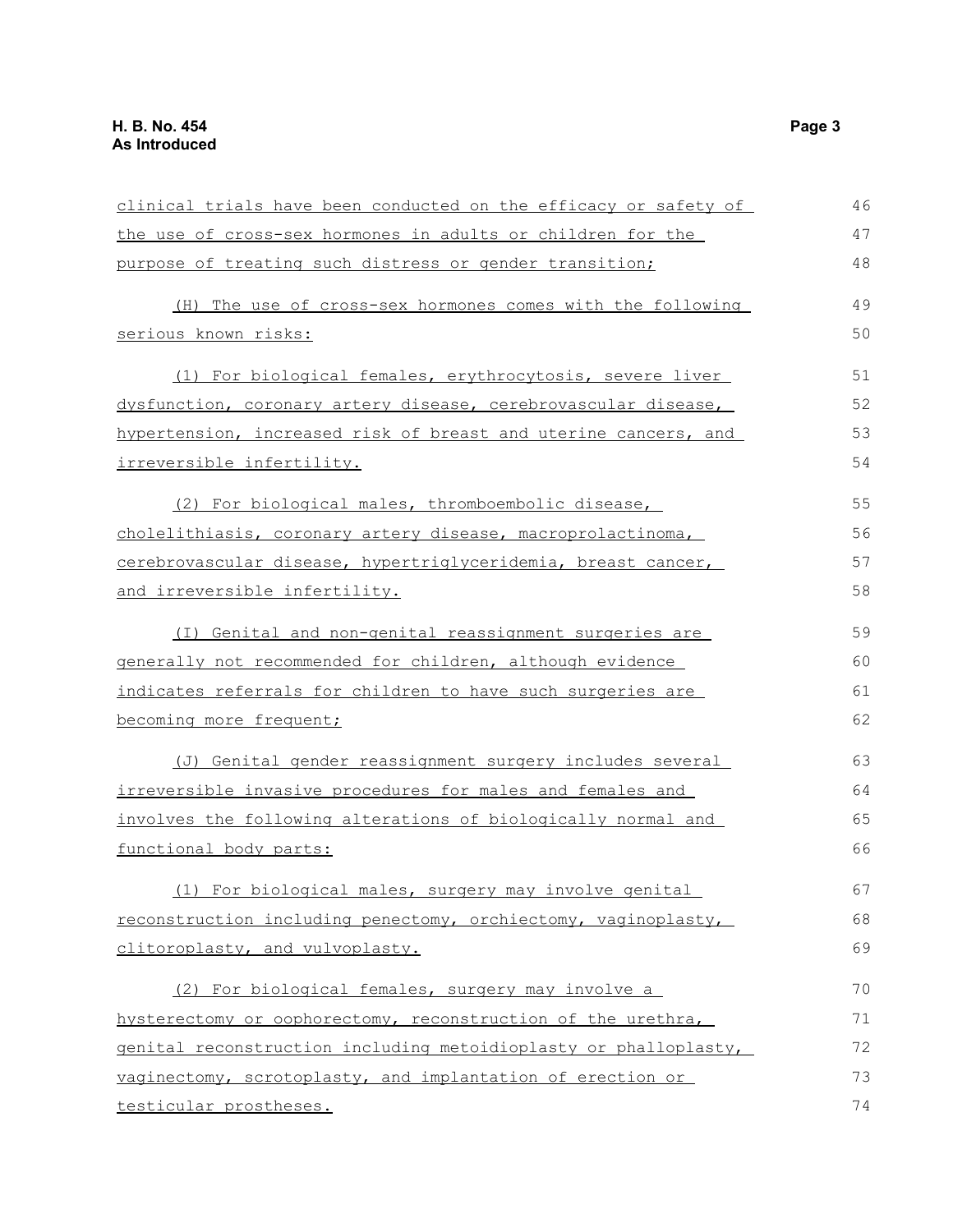| (K) The complications, risks, and long-term care concerns        | 75  |
|------------------------------------------------------------------|-----|
| associated with genital gender reassignment surgery for both     | 76  |
| males and females are numerous and complex;                      | 77  |
| (L) Non-genital gender reassignment surgery includes             | 78  |
| various invasive procedures for males and females and also       | 79  |
| involves the alteration or removal of biologically normal and    | 80  |
| functional body parts:                                           | 81  |
| (1) For biological males, procedures may include                 | 82  |
| augmentation mammoplasty, facial feminization surgery,           | 83  |
| liposuction, lipofilling, voice surgery, thyroid cartilage       | 84  |
| reduction, gluteal augmentation, hair reconstruction, and other  | 85  |
| aesthetic procedures.                                            | 86  |
| (2) For biological females, procedures may include               | 87  |
| subcutaneous mastectomy, voice surgery, liposuction,             | 88  |
| lipofilling, pectoral implants, and other aesthetic procedures.  | 89  |
| (M) It is an accepted principle of economics and public          | 90  |
| policy that when a service or product is subsidized or paid for, | 91  |
| demand for that service or product increases. Just between 2015  | 92  |
| and 2016, gender reassignment surgeries increased by twenty per  | 93  |
| cent;                                                            | 94  |
| (N) It is of grave concern to the general assembly that          | 95  |
| the medical community is allowing individuals who experience     | 96  |
| distress at identifying with their biological sex to be subjects | 97  |
| of irreversible and drastic non-genital gender reassignment      | 98  |
| surgery and irreversible, permanently sterilizing genital gender | 99  |
| reassignment surgery, despite the lack of studies showing that   | 100 |
| the benefits of such extreme interventions outweigh the risks;   | 101 |
| (0) The risks of gender transition procedures far outweigh       | 102 |
| any benefit at this stage of clinical study on these procedures. | 103 |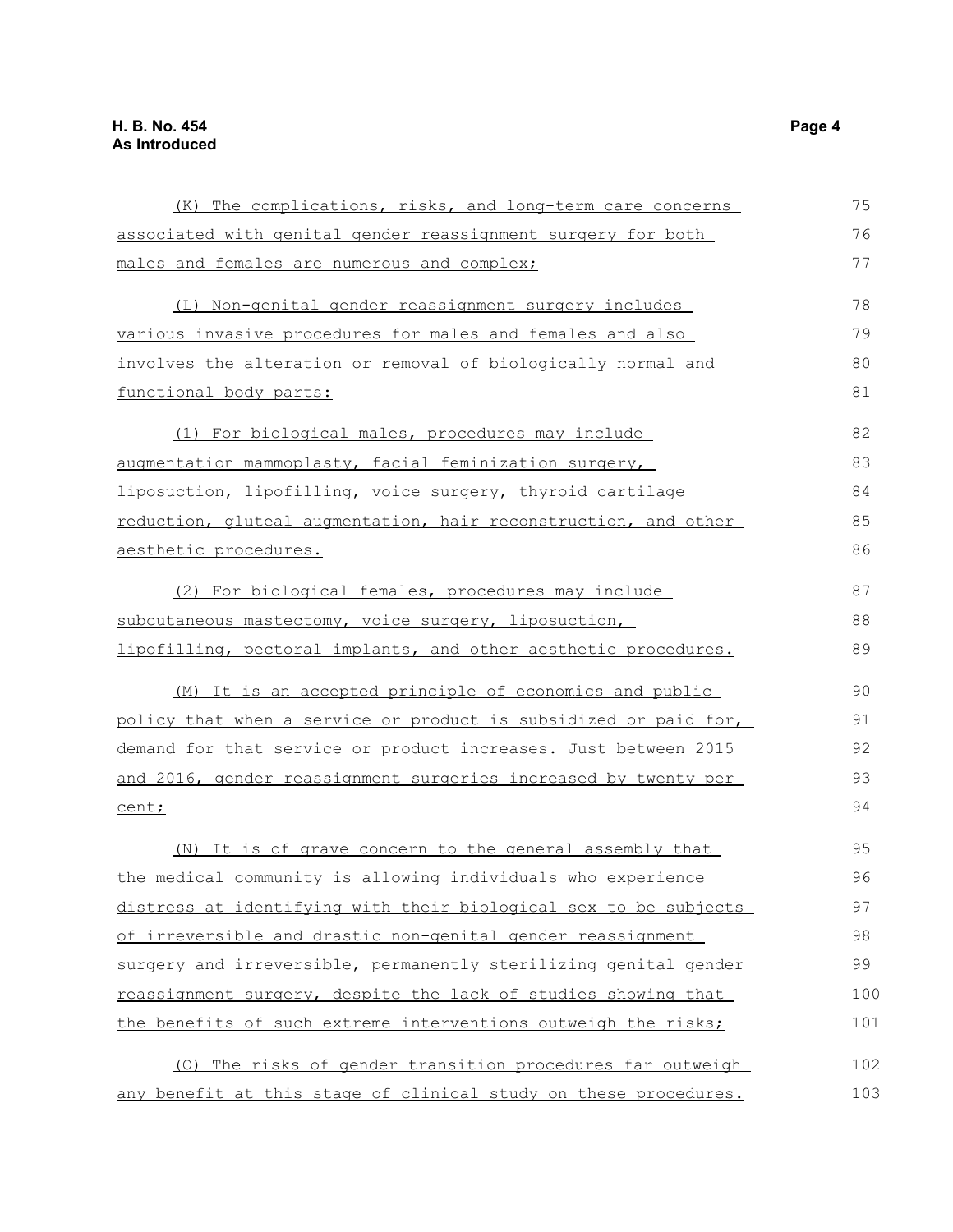| Sec. 3129.02. As used in this chapter:                           | 104 |
|------------------------------------------------------------------|-----|
| "Biological sex," "birth sex," and "sex" mean the                | 105 |
| biological indication of male and female, including sex          | 106 |
| chromosomes, naturally occurring sex hormones, gonads, and       | 107 |
| nonambiquous internal and external genitalia present at birth,   | 108 |
| without regard to an individual's psychological, chosen, or      | 109 |
| subjective experience of gender.                                 | 110 |
| "Cross-sex hormones" means testosterone or other androgens       | 111 |
| given to biological females at doses that are profoundly larger  | 112 |
| or more potent than would normally occur naturally in healthy    | 113 |
| biological females, or estrogen given to biological males at     | 114 |
| doses that are profoundly larger or more potent than would       | 115 |
| normally occur naturally in healthy biological males.            | 116 |
| "Gender" means the psychological, behavioral, social, and        | 117 |
| cultural aspects of being male or female.                        | 118 |
| "Gender reassignment surgery" means any medical or               | 119 |
| surgical service that seeks to surgically alter or remove        | 120 |
| healthy physical or anatomical characteristics or features that  | 121 |
| are typical for the individual's biological sex, in order to     | 122 |
| instill or create physiological or anatomical characteristics    | 123 |
| that resemble a sex different from the individual's birth sex    | 124 |
| including, without limitation, genital or non-genital            | 125 |
| reassignment surgery performed for the purpose of assisting an   | 126 |
| individual with a gender transition.                             | 127 |
| "Gender transition" means the process in which a person          | 128 |
| goes from identifying with and living as a gender that           | 129 |
| corresponds to his or her biological sex to identifying with and | 130 |
| living as a gender different from his or her biological sex,     | 131 |
| including social, legal, or physical changes.                    | 132 |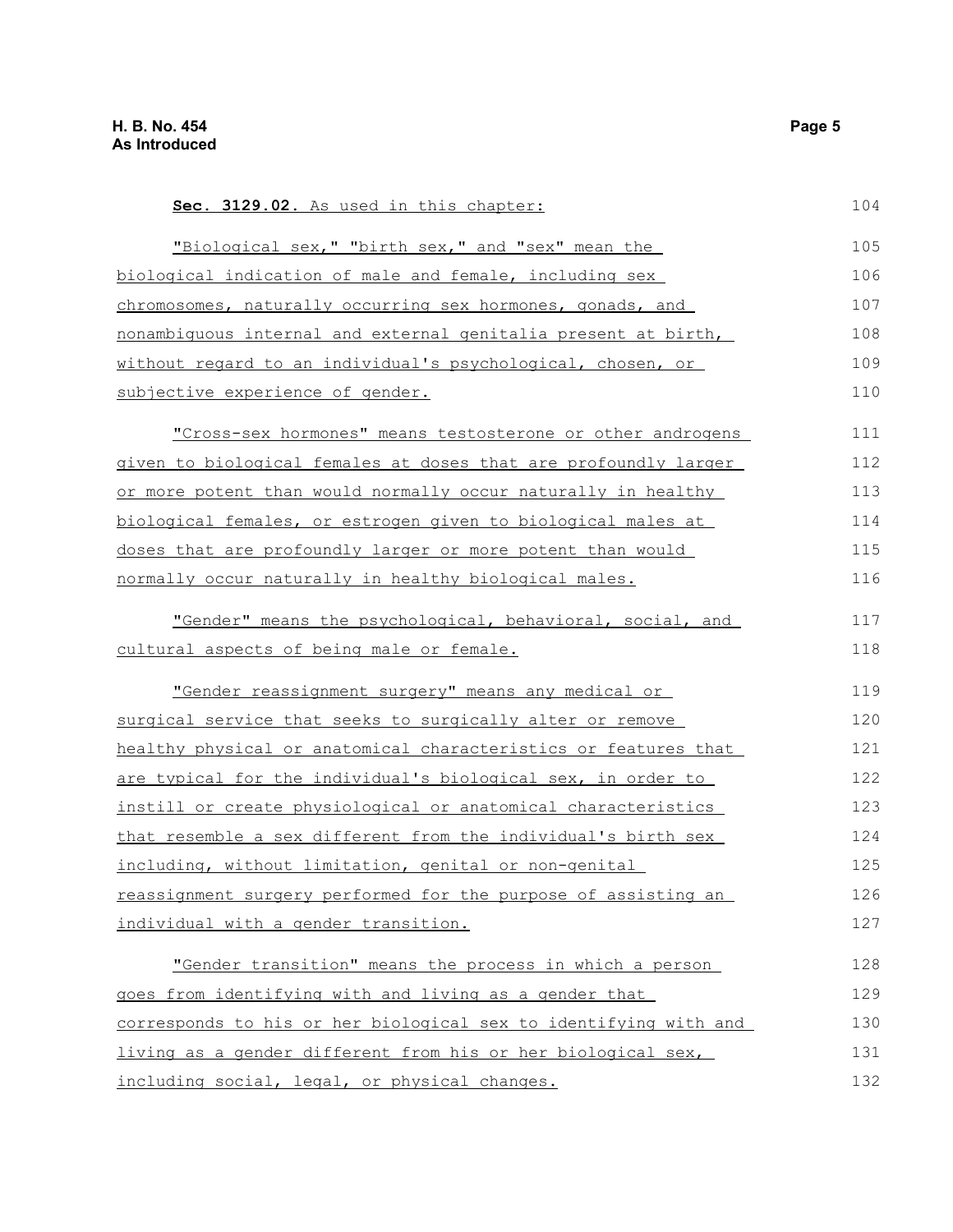| "Gender transition procedures" means any medical or              | 133 |
|------------------------------------------------------------------|-----|
| surgical service, including physician services, inpatient and    | 134 |
| outpatient hospital services, or prescription drugs related to   | 135 |
| gender transition, that seeks to alter or remove physical or     | 136 |
| anatomical characteristics or features that are typical for the  | 137 |
| individual's biological sex, or to instill or create             | 138 |
| physiological or anatomical characteristics that resemble a sex  | 139 |
| different from the individual's birth sex including medical      | 140 |
| services that provide puberty blocking drugs, cross-sex          | 141 |
| hormones, or other mechanisms to promote the development of      | 142 |
| feminizing or masculinizing features in the opposite sex, or     | 143 |
| genital or non-genital gender reassignment surgery performed for | 144 |
| the purpose of assisting an individual with a gender transition. | 145 |
| "Genital gender reassignment surgery" means surgical             | 146 |
|                                                                  |     |
| procedures such as penectomy, orchiectomy, vaginoplasty,         | 147 |
| clitoroplasty, or vulvoplasty for biologically male patients or  | 148 |
| hysterectomy, ovariectomy, reconstruction of the fixed part of   | 149 |
| the urethra with or without a metoidiplasty or a phalloplasty,   | 150 |
| vaginectomy, scrotoplasty, or implantation of erection and       | 151 |
| testicular prostheses for biologically female patients when      | 152 |
| performed for the purpose of assisting an individual with a      | 153 |
| gender transition.                                               | 154 |
| "Medical health care professional" means any of the              | 155 |
| following:                                                       | 156 |
|                                                                  |     |
| A nurse licensed under Chapter 4723. of the Revised Code;        | 157 |
| A physician assistant licensed under Chapter 4730. of the        | 158 |
| Revised Code;                                                    | 159 |
| A psychiatrist or psychologist licensed under Chapter            | 160 |
|                                                                  |     |
| 4732. of the Revised Code;                                       | 161 |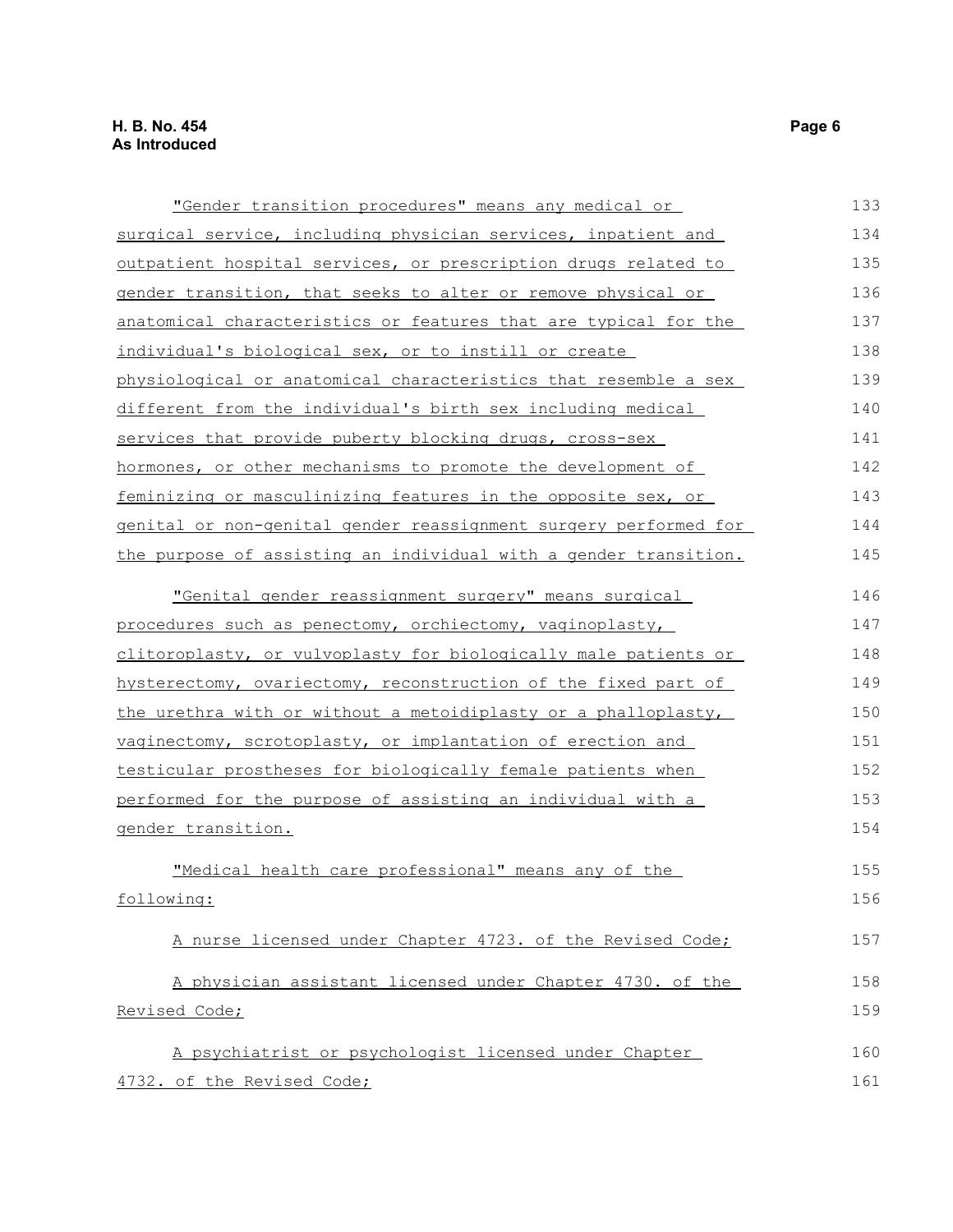| A pharmacist licensed under Chapter 4729. of the Revised                | 162 |
|-------------------------------------------------------------------------|-----|
| Code;                                                                   | 163 |
| Any other professional licensed to provide mental health                | 164 |
| <u>care services.</u>                                                   | 165 |
| "Non-genital gender reassignment surgery" means surgical                | 166 |
| procedures such as augmentation mammoplasty, facial feminization        | 167 |
| surgery, liposuction, lipofilling, voice surgery, thyroid               | 168 |
| cartilage reduction, gluteal augmentation, hair reconstruction,         | 169 |
| or other aesthetic procedures for biologically male patients or         | 170 |
| subcutaneous mastectomy, voice surgery, liposuction,                    | 171 |
| lipofilling, pectoral implants, or other aesthetic procedures           | 172 |
| for biologically female patients when performed for the purpose         | 173 |
| of assisting an individual with a gender transition.                    | 174 |
| "Physician" means a person who is authorized under Chapter              | 175 |
| 4731. of the Revised Code to practice medicine and surgery or           | 176 |
| osteopathic medicine and surgery.                                       | 177 |
| "Puberty-blocking drugs" means Gonadotropin-releasing                   | 178 |
| <u>hormone analogs or other synthetic drugs used in biological male</u> | 179 |
| patients to stop luteinizing hormone secretion and therefore,           | 180 |
| testosterone secretion, or synthetic drugs used in biological           | 181 |
| females that stop the production of estrogens and progesterone,         | 182 |
| when used to delay or suppress pubertal development in children         | 183 |
| for the purpose of assisting an individual with a gender                | 184 |
| transition.                                                             | 185 |
| "Public funds" means any state, county, or local                        | 186 |
| government moneys, in addition to any department, agency, or            | 187 |
| instrumentality authorized or appropriated pursuant to state law        | 188 |
| or derived from any fund in which such moneys are deposited.            | 189 |
| Sec. 3129.03. (A) Gender transition procedures, as defined              | 190 |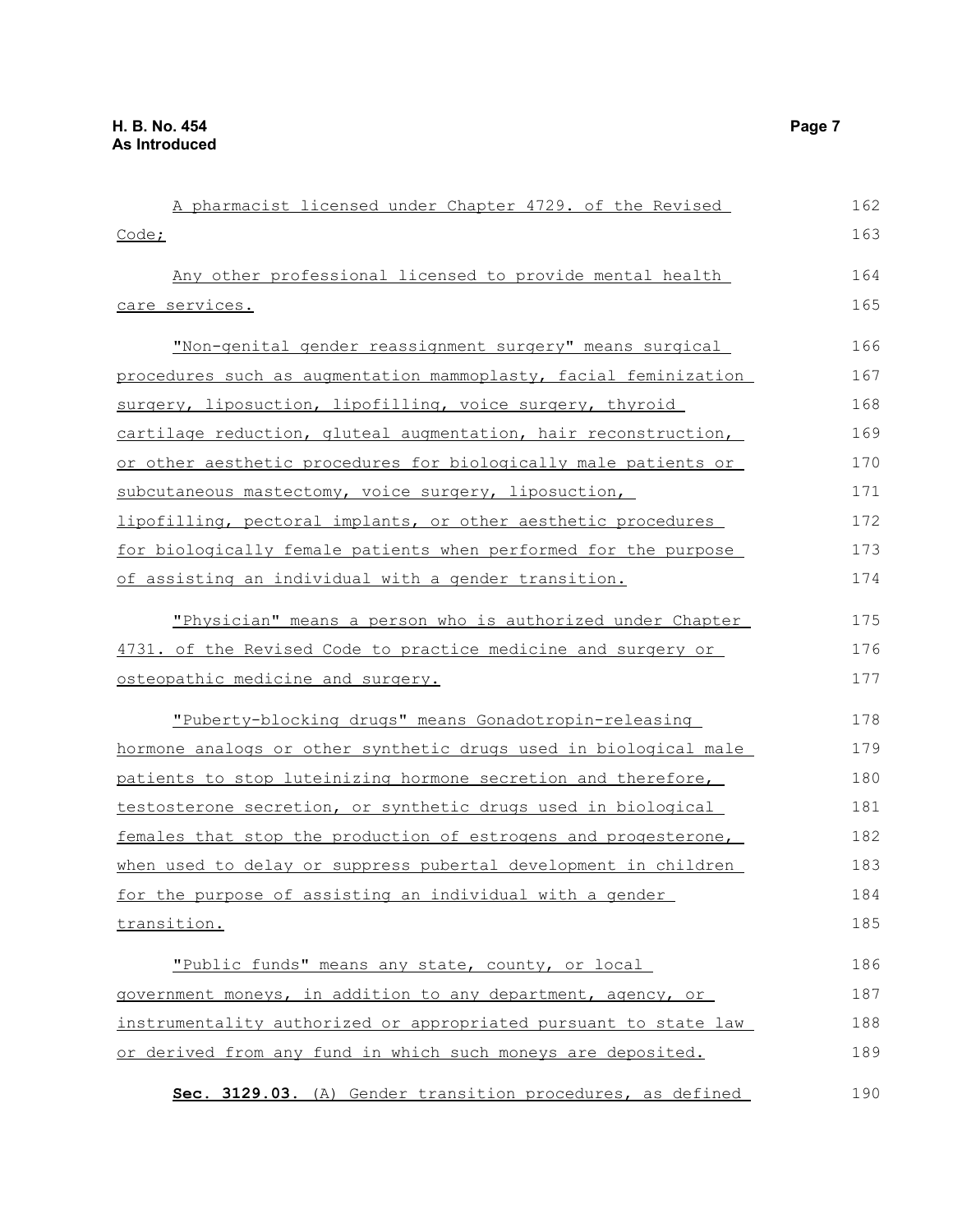| in section 3129.02 of the Revised Code, do not include any of    | 191 |
|------------------------------------------------------------------|-----|
| the following:                                                   | 192 |
| (1) Services provided to individuals born with a medically       | 193 |
| verifiable disorder of sex development, including a person with  | 194 |
| external biological sex characteristics that are irresolvably    | 195 |
| ambiquous, such as an individual born with forty-six XX          | 196 |
| chromosomes with virilization, forty-six XY chromosomes with     | 197 |
| undervirilization, or having both ovarian and testicular tissue; | 198 |
| (2) Services provided to an individual when a physician          | 199 |
| has otherwise diagnosed a disorder of sexual development, in     | 200 |
| which the physician has determined through genetic or            | 201 |
| biochemical testing that the individual does not have normal sex | 202 |
| chromosome structure, sex steroid hormone production, or sex     | 203 |
| steroid hormone action for a biological male or biological       | 204 |
| female;                                                          | 205 |
| (3) Notwithstanding section 3129.06 of the Revised Code,         | 206 |
| the treatment of any infection, injury, disease, or disorder     | 207 |
| that has been caused or exacerbated by the performance of gender | 208 |
| transition procedures, whether or not the procedures were        | 209 |
| performed in accordance with state and federal law.              | 210 |
| (B) Gender reassignment surgery, as defined in section           | 211 |
| 3129.02 of the Revised Code, does not include any procedure      | 212 |
| undertaken because an individual suffers from a physical         | 213 |
| disorder, physical injury, or physical illness that is certified | 214 |
| by a physician and that would place the individual in imminent   | 215 |
| danger of death or impairment of major bodily function unless    | 216 |
| surgery is performed.                                            | 217 |
| Sec. 3129.04. No physician or other medical health care          | 218 |
| professional shall provide gender transition procedures to any   | 219 |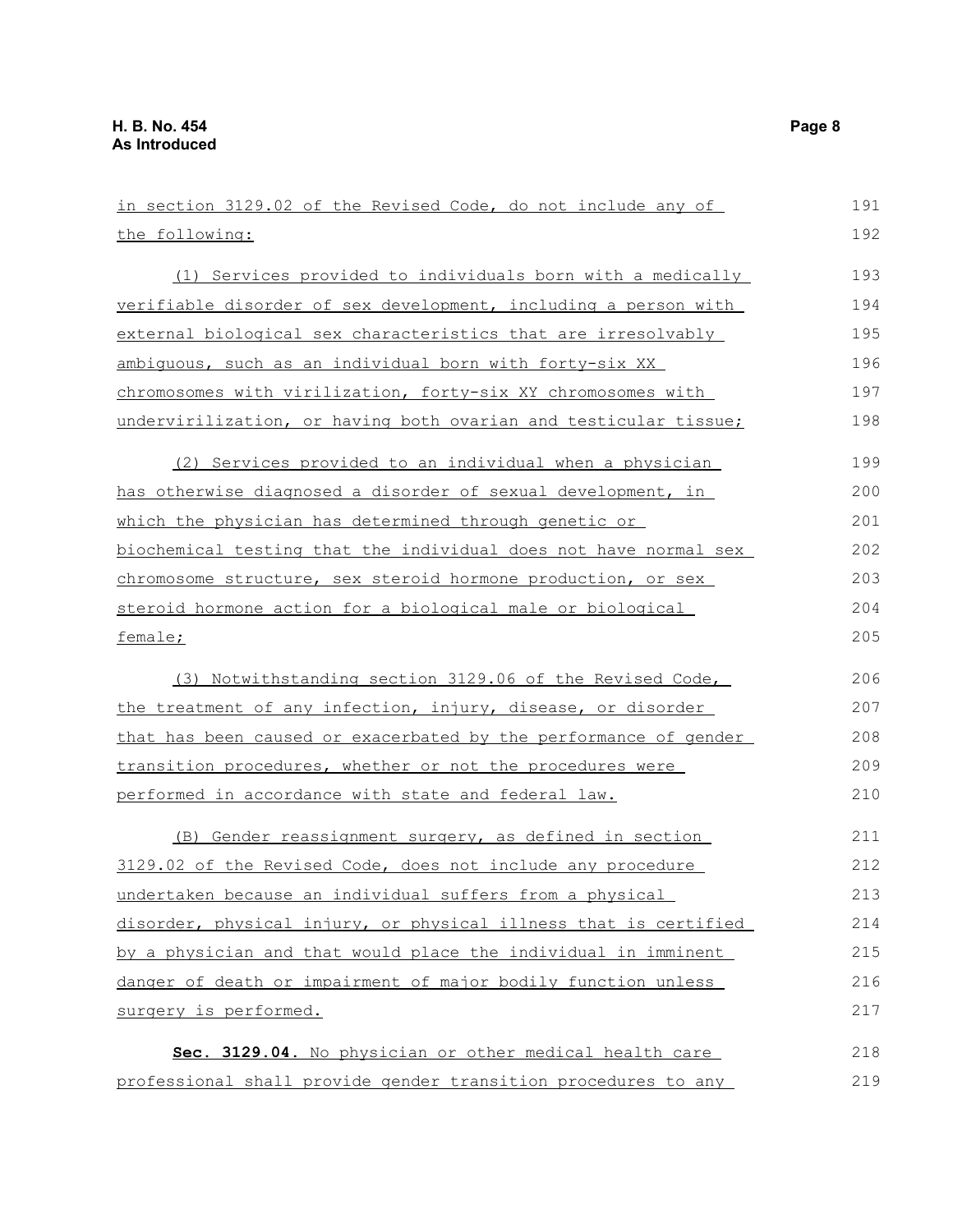person under eighteen years of age. No physician, mental health provider, or other medical health care professional shall refer any person under eighteen years of age to any medical doctor for gender transition procedures. **Sec. 3129.05.** No nurse, counselor, teacher, principal, or other official or staff at a public or private school shall do either of the following: (A) Encourage or coerce a minor to withhold from the minor's parent or legal guardian the fact that the minor's perception of his or her gender is inconsistent with his or her sex; (B) Withhold from a minor's parent or legal guardian information related to the minor's perception that his or her gender is inconsistent with his or her sex. **Sec. 3129.06.** (A) No public funds shall be directly or indirectly used, granted, paid, or distributed to any entity, organization, or individual that provides gender transition procedures to any minor. (B) Health care services furnished by or in a health care facility owned or operated by the state, a county or local government entity, or by a physician or other individual employed by the state, or a county or local government entity, shall not include gender transition procedures for minors. (C) Any amount paid by an individual or entity during a taxable year for the provision of gender transition procedures to minors or as premiums for health care coverage that includes coverage for gender transition procedures on minors is not tax deductible under division (A)(10)(a) of section 5747.01 of the 220 221 222 223 224 225 226 227 228 229 230 231 232 233 234 235 236 237 238 239 240 241 242 243 244 245 246 247 248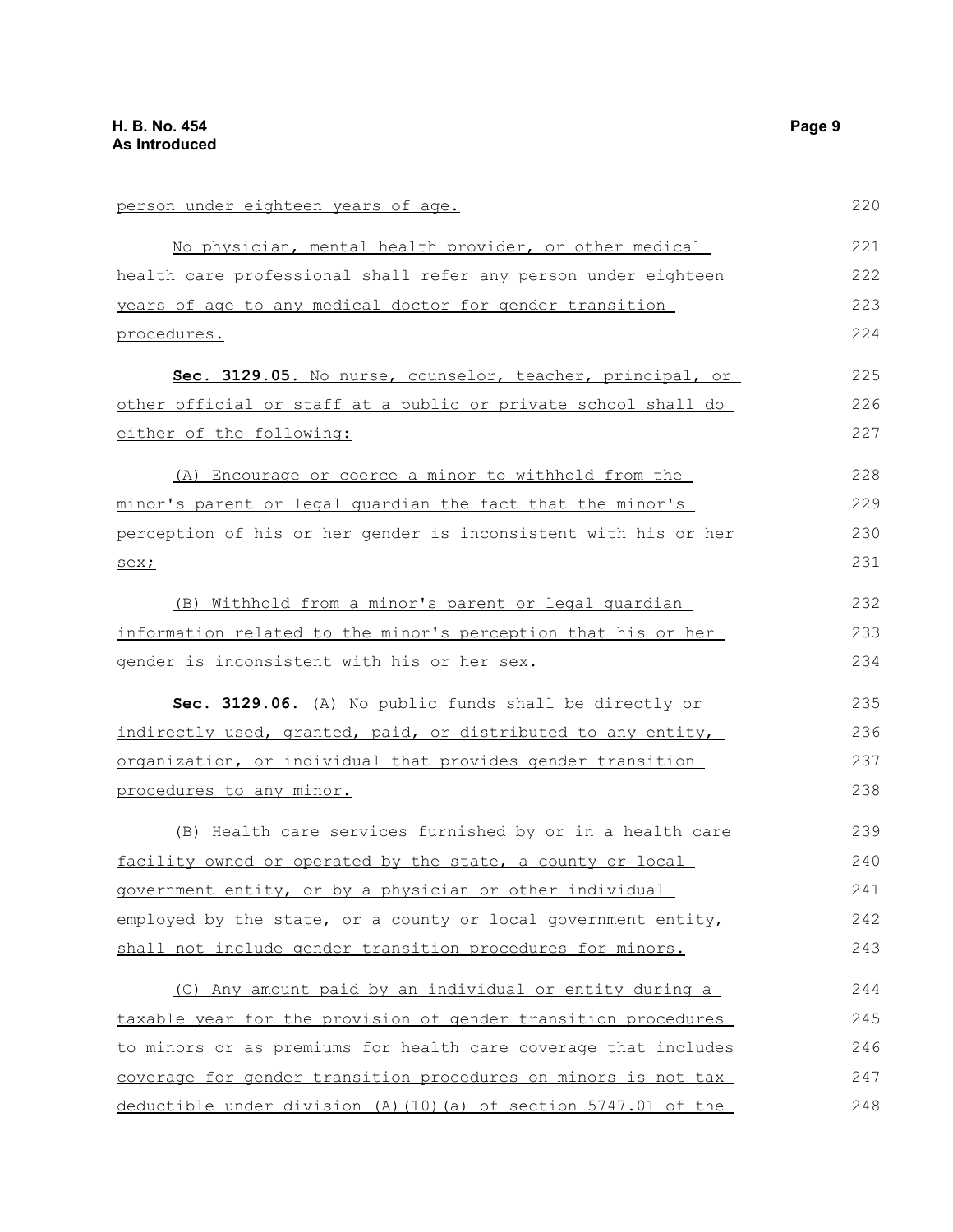| Revised Code.                                                     | 249 |
|-------------------------------------------------------------------|-----|
| (D) Medical assistance provided under the medicaid program        | 250 |
| shall not include gender transition procedures for minors.        | 251 |
| Sec. 3129.07. The benefit package for eligible children           | 252 |
| under any health insurance policy or other plan providing health  | 253 |
| care coverage in this state shall not include reimbursement for   | 254 |
| gender transition procedures for any person under eighteen years  | 255 |
| of age.                                                           | 256 |
| Sec. 3129.08. (A) Any provision of gender transition              | 257 |
| procedures to a person under eighteen years of age shall be       | 258 |
| considered unprofessional conduct and shall be subject to         | 259 |
| discipline by the licensing entity with jurisdiction over the     | 260 |
| physician, mental health provider, or other medical health care   | 261 |
| professional.                                                     | 262 |
| (B) A person may assert an actual or threatened violation         | 263 |
| <u>of this chapter as a claim or defense in a judicial or </u>    | 264 |
| <u>administrative proceeding and obtain compensatory damages,</u> | 265 |
| injunctive relief, declaratory relief, or any other appropriate   | 266 |
| relief.                                                           | 267 |
| (C) A person shall be required to bring a claim for a             | 268 |
| violation of this chapter not later than two years after the day  | 269 |
| the cause of action accrues. A minor may bring an action before   | 270 |
| reaching eighteen years of age through a parent or quardian, and  | 271 |
| may bring an action in the minor's own name upon reaching         | 272 |
| eighteen years of age at any time from that point until twenty    | 273 |
| years after.                                                      | 274 |
| (D) Notwithstanding any other provision of the Revised            | 275 |
| Code, an action under this chapter may be commenced, and relief   | 276 |
| may be granted, in a judicial proceeding without regard to        | 277 |